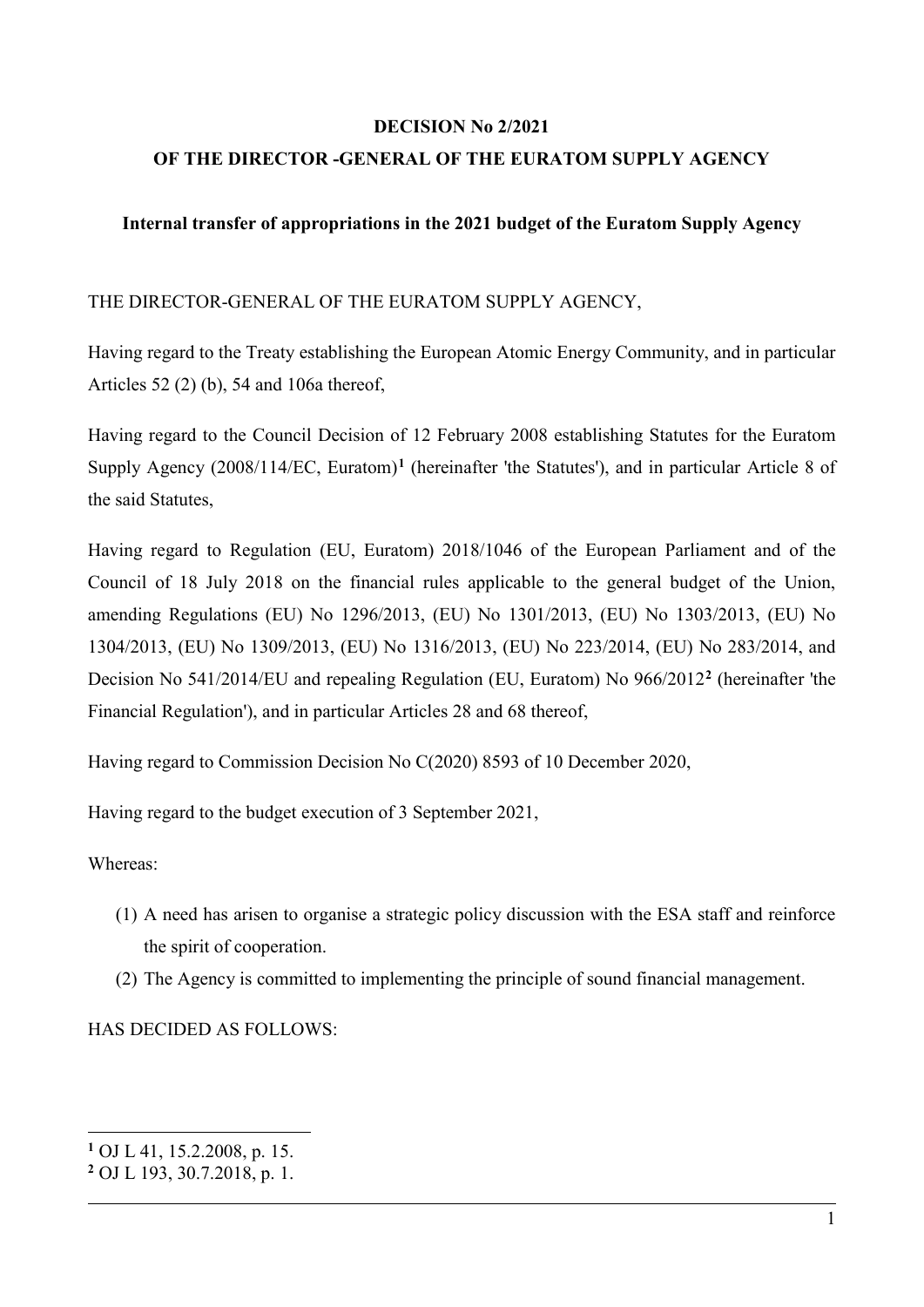## *Article 1*

The internal transfer within Title II of the amount of EUR 3 500 from Article 252 to Article 255 within Chapter 25 "Expenditure on formal and other meetings" of the Agency's statement of expenditure, as set out in the Annex, is hereby approved.

# *Article 2*

This Decision shall enter into force on the day of its adoption.

## *Article 3*

Copy of this Decision shall be communicated, upon its adoption, to the European Commission.

Done at Luxembourg, 6 September 2021

*The Director General*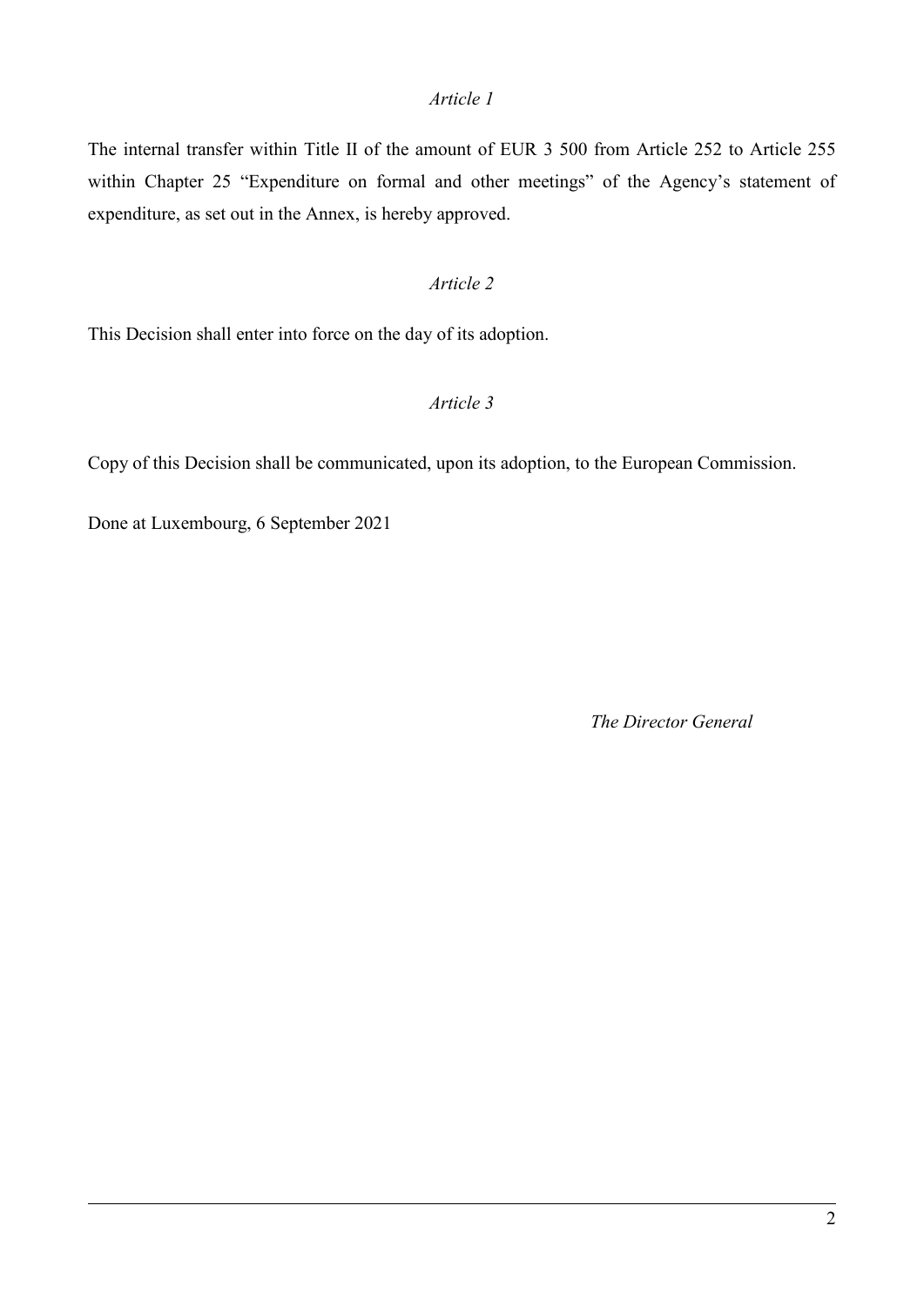# EURATOM SUPPLY AGENCY BUDGET 2021 INTERNAL TRANSFER No. 2/2021 (based on budget execution of 03/09/2021)

# **STATEMENT OF REVENUE**

| <b>Title</b><br><b>Chapter</b><br><b>Article</b><br>Item | <b>Heading</b>                                 | <b>New amount</b><br><b>Budget 2021</b> | <b>Internal</b><br><b>Transfer</b><br>$2/2021^{(3)}$ | <b>Internal</b><br><b>Transfer</b><br>$1/2021^{(2)}$ | Budget $2021^{(1)}$ | <b>Comments</b>                                                                      |
|----------------------------------------------------------|------------------------------------------------|-----------------------------------------|------------------------------------------------------|------------------------------------------------------|---------------------|--------------------------------------------------------------------------------------|
|                                                          | I EU contribution                              |                                         |                                                      |                                                      |                     |                                                                                      |
|                                                          | 100 EU contribution                            | 210.000,00                              | 0,00                                                 | 0,00                                                 | 210.000,00          |                                                                                      |
|                                                          | Article 100 - Total                            | 210.000,00                              | 0,00                                                 | 0,00                                                 | 210.000,00          |                                                                                      |
|                                                          | Chapter 10 - Total                             | 210.000,00                              | 0,00                                                 | 0,00                                                 | 210.000,00          |                                                                                      |
|                                                          | Title 1 - Total                                | 210.000,00                              | 0,00                                                 | 0,00                                                 | 210.000,00          |                                                                                      |
|                                                          | 5 Administrative activity<br>520 Bank interest | 0,00                                    | 0,00                                                 | 0,00                                                 | 0,00                | This item is intended to record revenue from bank interest on the Agency's accounts. |
|                                                          | Article 520 - Total                            | 0,00                                    | 0,00                                                 | 0,00                                                 | 0,00                |                                                                                      |
|                                                          | Chapter 52 - Total                             | 0,00                                    | 0,00                                                 | 0,00                                                 | 0,00                |                                                                                      |
|                                                          | Title 5 - Total                                | 0,00                                    | 0,00                                                 | 0,00                                                 | 0,00                |                                                                                      |
|                                                          | <b>TOTAL</b>                                   | 210.000,00                              | 0,00                                                 | 0,00                                                 | 210.000,00          |                                                                                      |

# **STATEMENT OF EXPENDITURE**

|                                |                                                                                           | <b>New amount</b>  | <b>Internal</b>                   | <b>Internal</b>                   | Budget 2021 <sup>(1)</sup> |                                                                                                                                                                                                                                                                                                                                               |
|--------------------------------|-------------------------------------------------------------------------------------------|--------------------|-----------------------------------|-----------------------------------|----------------------------|-----------------------------------------------------------------------------------------------------------------------------------------------------------------------------------------------------------------------------------------------------------------------------------------------------------------------------------------------|
|                                |                                                                                           | <b>Budget 2021</b> | <b>Transfer</b><br>$2/2021^{(3)}$ | <b>Transfer</b><br>$1/2021^{(2)}$ |                            |                                                                                                                                                                                                                                                                                                                                               |
| <b>Title</b><br><b>Chapter</b> | Heading                                                                                   |                    |                                   |                                   |                            | <b>Comments</b>                                                                                                                                                                                                                                                                                                                               |
| <b>Article</b>                 |                                                                                           |                    |                                   |                                   |                            |                                                                                                                                                                                                                                                                                                                                               |
| <b>I</b> tem                   |                                                                                           |                    |                                   |                                   |                            |                                                                                                                                                                                                                                                                                                                                               |
|                                | 1 Staff                                                                                   |                    |                                   |                                   |                            |                                                                                                                                                                                                                                                                                                                                               |
|                                | 13 Missions and duty travel<br>130 Mission expenses, travel and other incidental expenses |                    |                                   |                                   |                            |                                                                                                                                                                                                                                                                                                                                               |
|                                |                                                                                           |                    |                                   |                                   |                            |                                                                                                                                                                                                                                                                                                                                               |
|                                | 1300 Mission expenses, travel and other incidental expenses                               | 14.000,00          | 0,00                              | 0,00                              |                            | 14.000,00 This appropriation is intended to cover expenditure on transport costs, daily<br>subsistence allowances and the ancillary or exceptional expenses incurred by<br>statutory staff while on mission in the interest of the service, in accordance with the<br>provisions of the Staff Regulations of officials of the European Union. |
|                                |                                                                                           |                    |                                   |                                   |                            |                                                                                                                                                                                                                                                                                                                                               |
|                                | Article 130                                                                               | 14.000,00          | 0,00                              | 0,00                              | 14.000,00                  |                                                                                                                                                                                                                                                                                                                                               |
|                                | Chapter 13 - Total                                                                        | 14.000,00          | 0,00                              | 0,00                              | 14.000,00                  |                                                                                                                                                                                                                                                                                                                                               |
|                                |                                                                                           |                    |                                   |                                   |                            |                                                                                                                                                                                                                                                                                                                                               |
|                                | 17 Entertainment and representation expenses<br>170 Representation expenses for staff     |                    |                                   |                                   |                            |                                                                                                                                                                                                                                                                                                                                               |
|                                | 1700 Representation expenses, events and internal meetings                                | 1.000,00           | 0,00                              | 0,00                              |                            | 1.000,00 This appropriation is intended to cover the cost officially incurred by persons officially                                                                                                                                                                                                                                           |
|                                |                                                                                           |                    |                                   |                                   |                            | representing the Agency including costs incurred for miscellaneous receptions and<br>internal meetings.                                                                                                                                                                                                                                       |
|                                | Title 1 - Total                                                                           | 15.000,00          | 0,00                              | 0,00                              | 15.000,00                  |                                                                                                                                                                                                                                                                                                                                               |
|                                |                                                                                           |                    |                                   |                                   |                            |                                                                                                                                                                                                                                                                                                                                               |
|                                | 2 Buildings, equipment and miscellaneous operating<br>expenditure                         |                    |                                   |                                   |                            |                                                                                                                                                                                                                                                                                                                                               |
|                                | 22 Movable property and associated costs                                                  |                    |                                   |                                   |                            |                                                                                                                                                                                                                                                                                                                                               |
|                                | 225 Documentation and library expenditure                                                 |                    |                                   |                                   |                            | 14.000,00 This appropriation is intended to cover: the purchase of books and other works in                                                                                                                                                                                                                                                   |
|                                | 2255 Subscriptions and purchase of information media                                      | 14.000,00          | 0,00                              | 0,00                              |                            | hard copy and in electronic form for the library; expenditure on subscriptions to<br>newspapers, specialist periodicals, official journals, parliamentary papers, foreign                                                                                                                                                                     |
|                                |                                                                                           |                    |                                   |                                   |                            | trade statistics, press agency bulletins and various other specialised publications; the<br>cost of subscriptions and access to electronic information services and external data                                                                                                                                                             |
|                                |                                                                                           |                    |                                   |                                   |                            | bases and the acquisition of electronic media (CD-ROMs etc.); the training and<br>support required for accessing this information; copyright fees.                                                                                                                                                                                            |
|                                |                                                                                           |                    |                                   |                                   |                            |                                                                                                                                                                                                                                                                                                                                               |
|                                | Article 225                                                                               | 14.000,00          | 0,00                              | 0,00                              | 14.000,00                  |                                                                                                                                                                                                                                                                                                                                               |
|                                | Chapter 22 - Total                                                                        | 14.000,00          | 0,00                              | 0,00                              | 14.000,00                  |                                                                                                                                                                                                                                                                                                                                               |
|                                |                                                                                           |                    |                                   |                                   |                            |                                                                                                                                                                                                                                                                                                                                               |
|                                | 23 Current administrative expenditure                                                     |                    |                                   |                                   |                            |                                                                                                                                                                                                                                                                                                                                               |
|                                | 232 Financial charges                                                                     | 500,00             | 0,00                              | 0,00                              |                            | 500,00 This appropriation is intended to cover bank charges and the cost of the connection<br>to the interbank telecommunications network.                                                                                                                                                                                                    |
|                                | 2320 Bank charges<br>Article 232                                                          | 500,00             | 0,00                              | 0,00                              | 500,00                     |                                                                                                                                                                                                                                                                                                                                               |
|                                |                                                                                           |                    |                                   |                                   |                            |                                                                                                                                                                                                                                                                                                                                               |
|                                | 233 Legal charges                                                                         |                    |                                   |                                   |                            |                                                                                                                                                                                                                                                                                                                                               |
|                                | 2330 Legal costs                                                                          | 0,00               | 0,00                              | 0,00                              |                            | 0,00 This appropriation is intended to cover costs which may be awarded against the Agency by the Court of Justice, the General Court or national courts, the cost of                                                                                                                                                                         |
|                                |                                                                                           |                    |                                   |                                   |                            | hiring outside lawyers/legal advisers to represent the Agency in Union and national<br>courts.                                                                                                                                                                                                                                                |
|                                | $2339$ Fines                                                                              | 0,00               | 0,00                              | 0,00                              | 0.00                       | This appropriation is intended to cover the damages and interest expenses, agreed<br>compensation through amicable settlement and administrative fines.                                                                                                                                                                                       |
|                                | Article 233                                                                               | 0,00               | 0,00                              | 0,00                              | 0,00                       |                                                                                                                                                                                                                                                                                                                                               |
|                                |                                                                                           |                    |                                   |                                   |                            |                                                                                                                                                                                                                                                                                                                                               |
|                                | 235 Other operating expenditure<br>2350 Membership of nuclear organisations               | 3.500,00           | 0,00                              | 0,00                              |                            | 3.500,00 This appropriation is intended to cover membership of nuclear organisations relevant<br>to the Agency's activities.                                                                                                                                                                                                                  |
|                                | Article 235                                                                               | 3.500,00           | 0,00                              | 0,00                              | 3.500,00                   |                                                                                                                                                                                                                                                                                                                                               |
|                                |                                                                                           |                    |                                   |                                   |                            |                                                                                                                                                                                                                                                                                                                                               |
|                                | Chapter 23 - Total                                                                        | 4.000,00           | 0,00                              | 0,00                              | 4.000,00                   |                                                                                                                                                                                                                                                                                                                                               |
|                                |                                                                                           |                    |                                   |                                   |                            |                                                                                                                                                                                                                                                                                                                                               |
|                                | 24 Postal charges and telecommunications<br>242 Computer infrastructure                   |                    |                                   |                                   |                            |                                                                                                                                                                                                                                                                                                                                               |
|                                | 2420 Computer centre                                                                      | 29.000,00          | 0,00                              | 0,00                              |                            | 29.000,00 This appropriation is intended to cover, in general, the purchase or maintenance of<br>computers, peripherals and software for the computer centre, and related IT                                                                                                                                                                  |
|                                |                                                                                           |                    |                                   |                                   |                            | infrastructure and services costs. It includes other specific off-the-shelf softwares used<br>by the Agency.                                                                                                                                                                                                                                  |
|                                | $2421$ Equipment and software for departmental systems <sup>(1)</sup>                     | 125.000,00         | 0,00                              | 0,00                              |                            | 125.000,00 This appropriation is intended to cover the cost of studies, development and                                                                                                                                                                                                                                                       |
|                                | Article 242 - Total                                                                       | 154.000,00         | 0,00                              | 0,00                              | 154.000,00                 | maintenance related to NOEMI.                                                                                                                                                                                                                                                                                                                 |
|                                | Chapter 24 - Total                                                                        | 154.000,00         | 0,00                              | 0,00                              | 154.000,00                 |                                                                                                                                                                                                                                                                                                                                               |